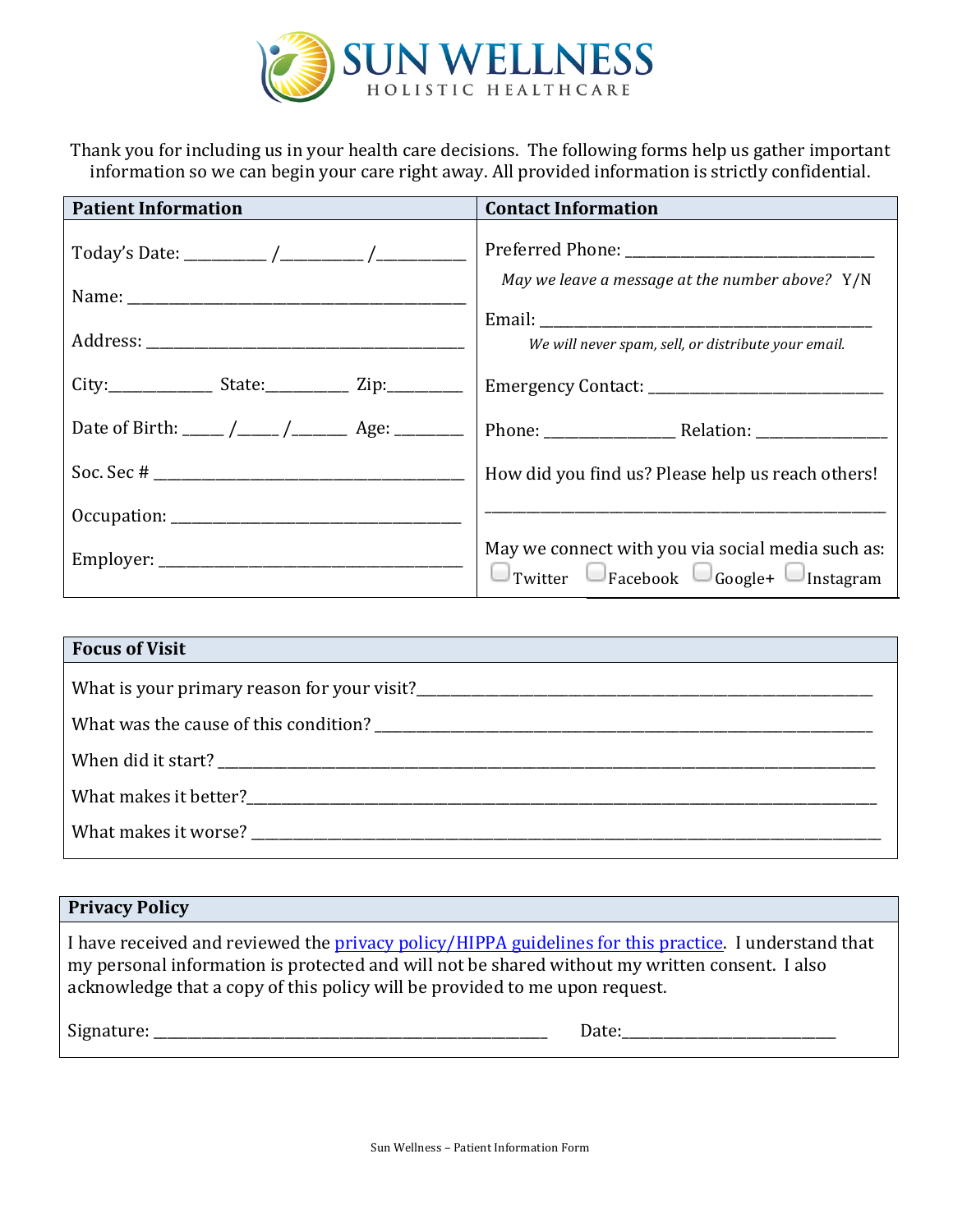| <b>Insurance Information</b>                                                                      |  |  |  |
|---------------------------------------------------------------------------------------------------|--|--|--|
| This information can be obtained by calling the number on the back of your insurance card.        |  |  |  |
|                                                                                                   |  |  |  |
| Member/Policy ID #:______________________Group#__________________________________                 |  |  |  |
| For insurance purposes, are you listed as a dependent? Y/ N If yes, please provide the following: |  |  |  |
|                                                                                                   |  |  |  |
| <b>Acupuncture Coverage</b>                                                                       |  |  |  |
|                                                                                                   |  |  |  |
|                                                                                                   |  |  |  |
| Visit/Benefit Limits:                                                                             |  |  |  |
| <b>Chiropractic Coverage</b>                                                                      |  |  |  |
|                                                                                                   |  |  |  |
|                                                                                                   |  |  |  |
| Visit/Benefit Limits:                                                                             |  |  |  |
|                                                                                                   |  |  |  |
| Notes:<br>,我们也不会有什么。""我们的人,我们也不会有什么?""我们的人,我们也不会有什么?""我们的人,我们也不会有什么?""我们的人,我们也不会有什么?""我们的人        |  |  |  |
| <b>Medical History</b>                                                                            |  |  |  |
|                                                                                                   |  |  |  |
| Do you have environmental allergies? Y/N To what: ________________________Low/Med/High/Extreme    |  |  |  |
| Do you have food allergies? Y/N To what: _______________________________Low/Med/High/Extreme      |  |  |  |
| What medication do you take? (Dosage/Purpose?) What supplements do you take? (Dosage/Purpose?)    |  |  |  |
|                                                                                                   |  |  |  |
|                                                                                                   |  |  |  |
|                                                                                                   |  |  |  |
| Do you notice any negative side effects from your prescribed medication or supplements? Y/N       |  |  |  |
| List side effects                                                                                 |  |  |  |
|                                                                                                   |  |  |  |
|                                                                                                   |  |  |  |
| <b>TCM Medical History</b>                                                                        |  |  |  |
| Have you ever received any of the following TCM therapies:                                        |  |  |  |
| Acupuncture: Y/N<br>Herbal Medicine: Y/N Cupping: Y/N<br>TuiNa: Y/N QiGong: Y/N                   |  |  |  |
|                                                                                                   |  |  |  |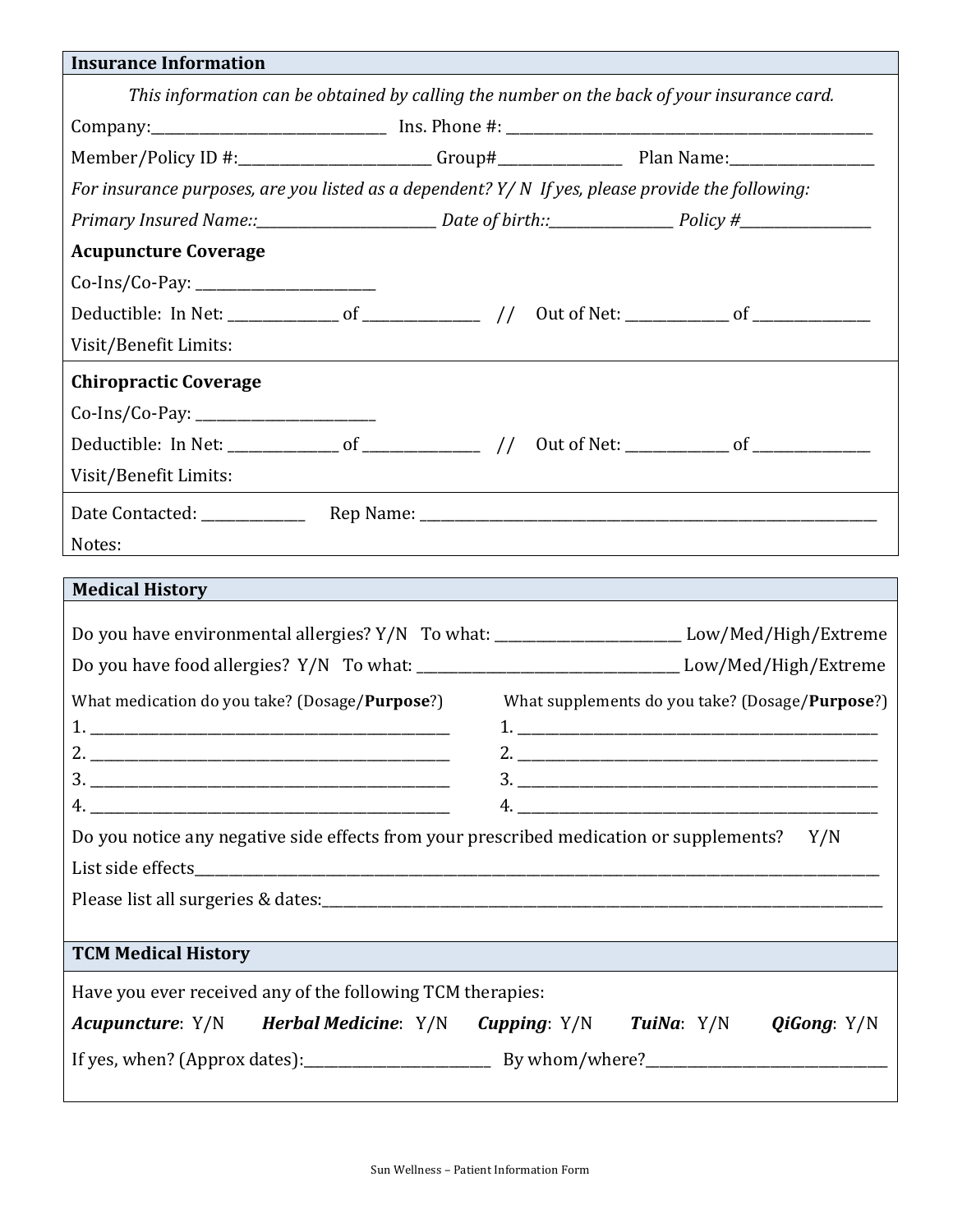|                             | <b>Medical Signs/Symptoms</b> |                            |                                                               |                               |  |
|-----------------------------|-------------------------------|----------------------------|---------------------------------------------------------------|-------------------------------|--|
| $\bigcirc$ Abdominal pain   | O Dark stools                 | O Heart palpitations       | $\overline{O}$ Muscle cramps/pain $\overline{O}$ Short temper |                               |  |
| $\bigcirc$ Abuse survivor   | O Decreased libido            | $\bigcirc$ Hiccough        | O Nasal congestion                                            | O Shortness of breath         |  |
| $\bigcirc$ Acid reflux      | O Depression                  | O High blood-pressure      | $\bigcirc$ Neck/shoulder pain                                 | O Sinus pressure              |  |
| O Acne                      | $\bigcirc$ Dizziness/vertigo  | O Impotence                | $\bigcirc$ Night sweats                                       | Skin infection                |  |
| O Asthma                    | $\bigcirc$ Dry mouth/throat   | O Increased libido         | O Nocturnal emission                                          | Smells/body odor<br>Ő         |  |
| <b>Bad breath</b><br>Ő.     | O Diarrhea                    | O Indigestion              | O Nosebleeds                                                  | $\bigcirc$ Spots in eyes      |  |
| Blood in stools<br>Ő        | $\bigcirc$ Ear aches          | $\bigcirc$ Intestinal pain | O Numbness                                                    | $\bigcirc$ Sweat easily       |  |
| Blood in urine<br>Ő         | O Enlarged thyroid            | Irritable<br>O             | $\bigcirc$ Odorous stools                                     | Sore throat<br>Ő              |  |
| <b>Blurry vision</b><br>O.  | $\bigcirc$ Eye pain/strain    | $\bigcirc$ Itchy eyes      | O Painful urination                                           | Sudden energy drop            |  |
| $\bigcirc$ Breast lump/pain | $\bigcirc$ Excess phlegm      | $\bigcirc$ Itchy skin      | O Peculiar tastes                                             | $\bigcirc$ Swollen glands     |  |
| Bruise easily<br>Ő.         |                               | $\bigcirc$ Joint pain      | $\bigcirc$ Poor appetite                                      | $\bigcirc$ Teeth/gum problem: |  |
| Chest pains<br>Ő            | $\bigcirc$ Excessive saliva   | O Kidney stones            | $\bigcirc$ Poor circulation                                   | $\bigcirc$ Upper back pain    |  |
| Chills<br>O                 | $\bigcirc$ Fatigue            | Laxative use               | O Poor memory                                                 | Urgent urination              |  |
| Cold hands/feet<br>O.       | $\bigcirc$ Fever              | Limtd range of motion      | $\bigcirc$ Poor sleep                                         | Vomiting                      |  |
| Concussion<br>Ő             | $\bigcirc$ Frequent urination | $\bigcirc$ Loss of hair    | O Psoriasis                                                   | Wake to urinate               |  |
| Cancer:<br>Ő                | $\bigcirc$ Gas/bloating       | Low back pain              | $\bigcirc$ Rash                                               | Weight loss                   |  |
| Constipation<br>O           | O Grinding teeth              | Migraines                  | $\bigcirc$ Red eyes                                           | Weight gain                   |  |
| $\bigcirc$ Cough            | O Headache                    | Mouth sores/ulcers         | O Seizures                                                    | Wheezing                      |  |
| Coughing blood              | O Hemorrhoids                 | Mucus in stool             | $\bigcirc$ Therapy/counseling                                 |                               |  |

| <b>Women's Health</b>                                                          |  |  |
|--------------------------------------------------------------------------------|--|--|
| Date of last menstruation:<br>Is your cycle regular? Y/N Days between periods: |  |  |
|                                                                                |  |  |
|                                                                                |  |  |
|                                                                                |  |  |
|                                                                                |  |  |

| <b>Men's Health</b>                        |                          |                     |
|--------------------------------------------|--------------------------|---------------------|
| Are you experiencing any of the following? | Testicular pain/swelling | Prostatitis         |
| Difficulty start/stop urination            | Discharge/sores          | Erectile difficulty |
| Premature ejaculation                      | Painful urination        | <b>STDs</b>         |
| Other:                                     |                          |                     |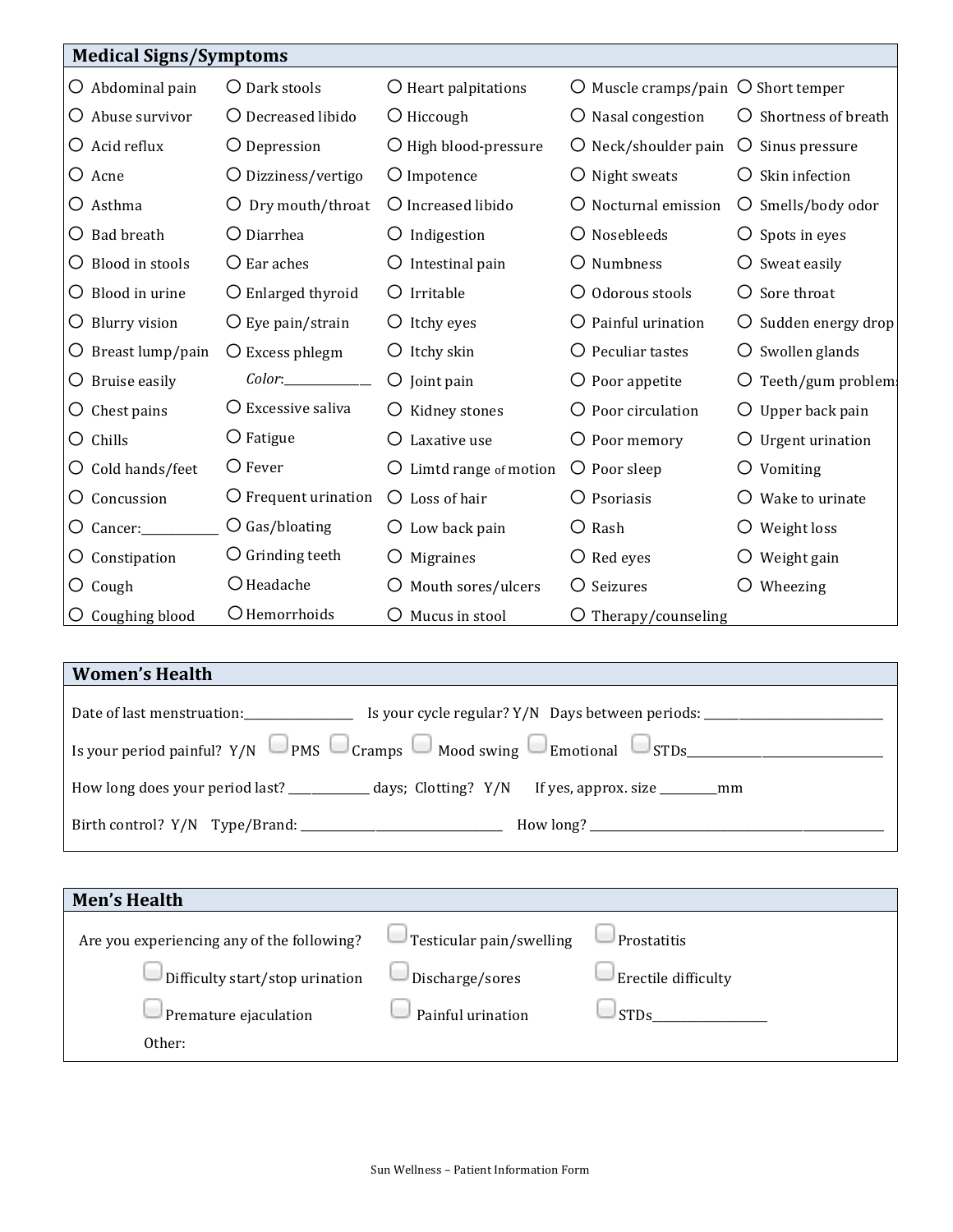

####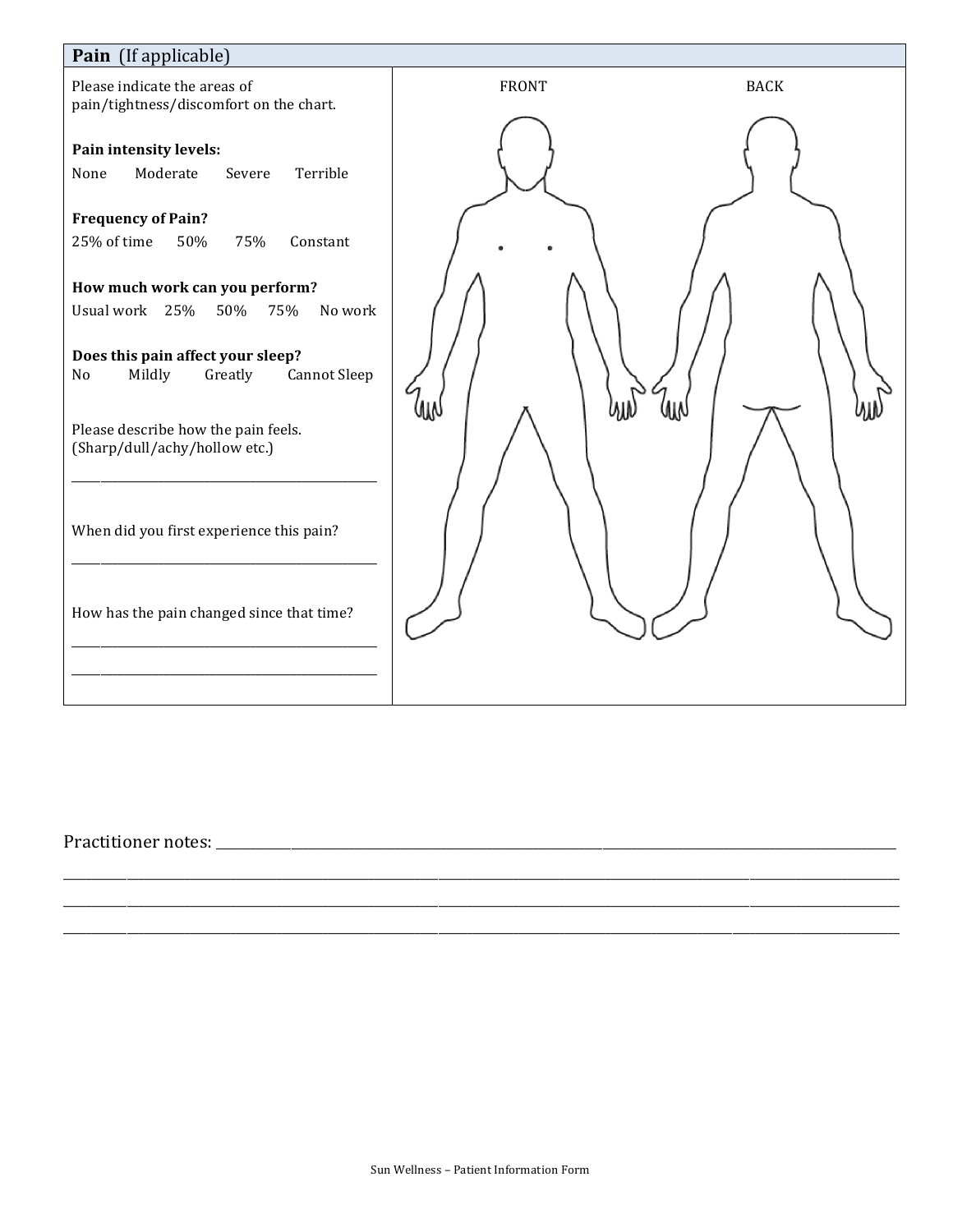# **Sun Wellness – Holistic Healthcare**

## **Informed Consent to Treat**

I hereby request and consent to treatment by acupuncture and/or other procedures within the scope of the practice of acupuncture and traditional Asian medicine. Methods of treatment may include, but are not limited to, acupuncture, massage, moxibustion, cupping, electrical stimulation, gua sha, herbal therapy, and nutritional consultations.

I am hereby informed that the aforementioned treatment methods are all generally safe but, as with any medically related treatment or procedure, there may be some side effects or risks, but not limited to, the following:

- Acupuncture may cause temporary bruising, swelling, bleeding, numbness and tingling, or soreness at the site of needling. Unlikely risks of acupuncture include lung puncture (pneumothorax), nerve damage, organ puncture, and infection. Potential risks of moxibustion include blistering, burns, and scarring. Common side effect of cupping and gua sha are temporary bruising and redness lasting up to 10 days.
- The herbal and nutritional supplements recommended to me are generally safe in the traditionally recommended doses. Examples of possible side effects of herbal and nutritional supplements include nausea, gas, stomach ache, diarrhea, and headache. Examples of unusual side effects of herbs include vomiting, rashes or hives. I understand I must stop taking any herbal and nutritional supplements and notify my acupuncturist if I experience any discomfort or adverse reaction.
- I will notify the acupuncturist should I become pregnant or if I am in the process of trying to get pregnant as certain acupuncture points and herbs are contraindicated during pregnancy and could induce miscarriage.
- I understand that I can discuss risks and benefits further before signing if I so choose, although I do not expect my practitioner to be able to anticipate and explain all possible risks and complications of treatment. I rely on my practitioner to exercise their judgment in my best interest during the course of treatment based upon the facts then known.
- I fully understand that there is no implied or stated guarantee of success or effectiveness of a specific treatment or series of treatments.
- I understand that my practitioner will keep all of my records confidential.

The Georgia Code 360-6-16 states that an acupuncturist is not allowed to make a medical diagnosis of a person's disease. If you are seeking to obtain a medical diagnosis, then you should seek a licensed physician and obtain medical advice from a licensed physician.

In signing this form, I acknowledge any inherent risks, and give my consent for treatment; healthcare operations received, incurred or carried out by my practitioner.

Printed Name of Patient or Responsible Party Current Date

Signature of Patient or Responsible Party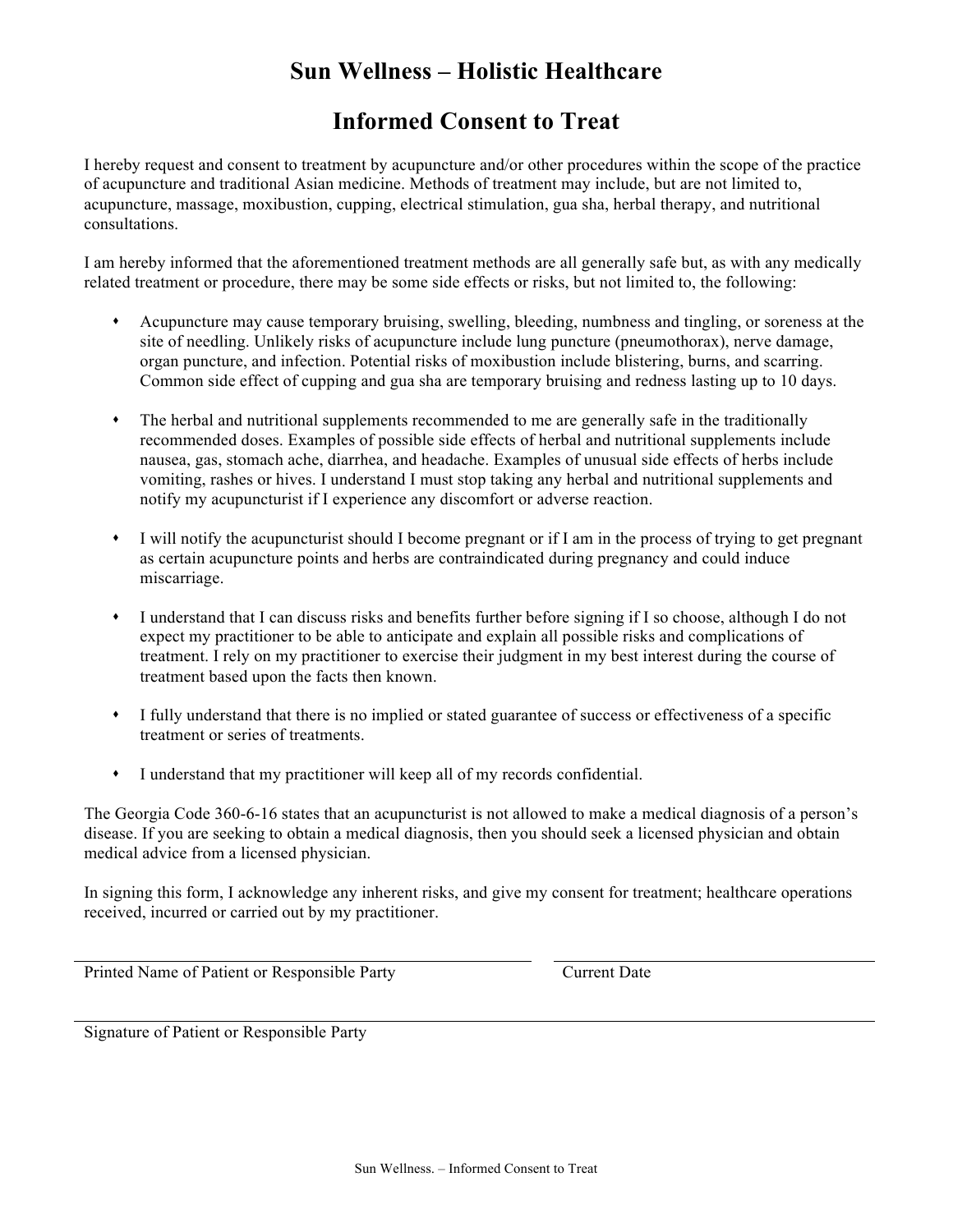### **Sun Wellness – Holistic Healthcare**

#### **ARBITRATION AGREEMENT**

**Article 1**: Agreement to Arbitrate: It is understood that any dispute as to medical malpractice, including whether any medical services rendered under this contract were unnecessary or unauthorized or were improperly, negligently or incompetently rendered, will be determined by submission to arbitration as provided by state and federal law, and not by a lawsuit or resort to court process, except as state and federal law provides for judicial review of arbitration proceedings. Both parties to this contract, by entering into it, are giving up their constitutional right to have any such dispute decided in a court of law before a jury, and instead are accepting the use of arbitration.

**Article 2**: All Claims Must be Arbitrated: It is also understood that any dispute that does not relate to medical malpractice, including disputes as to whether or not a dispute is subject to arbitration, as to whether this agreement is unconscionable, and any procedural disputes, will also be determined by submission to binding arbitration. It is the intention of the parties that this agreement bind all parties as to all claims, including claims arising out of or relating to treatment or services provided by the health care provider, including any heirs or past, present or future spouse(s) of the patient in relation to all claims, including loss of consortium. This agreement is also intended to bind any children of the patient whether born or unborn at the time of the occurrence giving rise to any claim. This agreement is intended to bind the patient and the health care provider and/or other licensed health care providers, preceptors, or interns who now or in the future treat the

patient while employed by, working or associated with or serving as a back-up for the health care provider, including those working at the health care provider's clinic or office or any other clinic or office whether signatories to this form or not. All claims for monetary damages exceeding the jurisdictional limit of the small claims court against the health care provider, and/or the health care provider's associates, association, corporation, partnership, employees, agents and estate, must be arbitrated including, without limitation, claims for loss of consortium, wrongful death, emotional distress, injunctive relief, or punitive damages. This agreement is intended to create an open book account unless and until revoked.

**Article 3**: Procedures and Applicable Law: A demand for arbitration must be communicated in writing to all parties. Each party shall select an arbitrator (party arbitrator) within thirty days, and a third arbitrator (neutral arbitrator) shall be selected by the arbitrators appointed by the parties within thirty days thereafter. The neutral arbitrator shall then be the sole arbitrator and shall decide the arbitration. Each party to the arbitration shall pay such party's pro rata share of the expenses and fees of the neutral arbitrator, together with other expenses of the arbitration incurred or approved by the neutral arbitrator, not including counsel fees, witness fees, or other expenses incurred by a party for such party's own benefit. Either party shall have the absolute right to bifurcate the issues of liability and damage upon written request to the neutral arbitrator. The parties consent to the intervention and joinder in this arbitration of any person or entity that would otherwise be a proper additional party in a court action, and upon such intervention and joinder, any existing court action against such additional person or entity shall be stayed pending arbitration. The parties agree that provisions of state and federal law, where applicable, establishing the right to introduce evidence of any amount payable as a benefit to the patient to the maximum extent permitted by law, limiting the right to recover non-economic losses, and the right to have a judgment for future damages conformed to periodic payments, shall apply to disputes within this Arbitration Agreement. The parties further agree that the Commercial Arbitration Rules of the American Arbitration Association shall govern any arbitration conducted pursuant to this Arbitration Agreement.

**Article 4:** General Provision: All claims based upon the same incident, transaction, or related circumstances shall be arbitrated in one proceeding. A claim shall be waived and forever barred if (1) on the date notice thereof is received, the claim, if asserted in a civil action, would be barred by the applicable legal statute of limitations, or (2) the claimant fails to pursue the arbitration claim in accordance with the procedures prescribed herein with reasonable diligence.

**Article 5:** Revocation: This agreement may be revoked by written notice delivered to the health care provider within 30 days of signature and, if not revoked, will govern all professional services received by the patient and all other disputes between the parties.

**Article 6**: Retroactive Effect: If patient intends this agreement to cover services rendered before the date it is signed (for example, emergency treatment), patient should initial here. . Effective as of the date of first professional services. If any provision of this Arbitration Agreement is held invalid or unenforceable, the remaining provisions shall remain in full force and shall not be affected by the invalidity of any other provision. I understand that I have the right to receive a copy of this Arbitration Agreement. By my signature below, I acknowledge that I have received a copy.

NOTICE: BY SIGNING THIS CONTRACT, YOU ARE AGREEING TO HAVE ANY ISSUE OF MEDICAL MALPRACTICE DECIDED BY NEUTRAL ARBITRATION, AND YOU ARE GIVING UP YOUR RIGHT TO A JURY OR COURT TRIAL. SEE ARTICLE 1 OF THIS CONTRACT.

**PATIENT SIGNATURE X\_\_\_\_\_\_\_\_\_\_\_\_\_\_\_\_\_\_\_\_\_\_\_\_\_\_\_\_\_\_\_\_\_\_\_\_\_\_ (Date)\_\_\_\_\_\_\_\_\_\_\_\_\_\_\_\_\_\_\_\_\_\_\_\_\_\_\_\_\_\_\_\_\_\_\_\_\_\_** 

(Or Patient Representative - Indicate relationship)

**OFFICE SIGNATURE X** (Date)